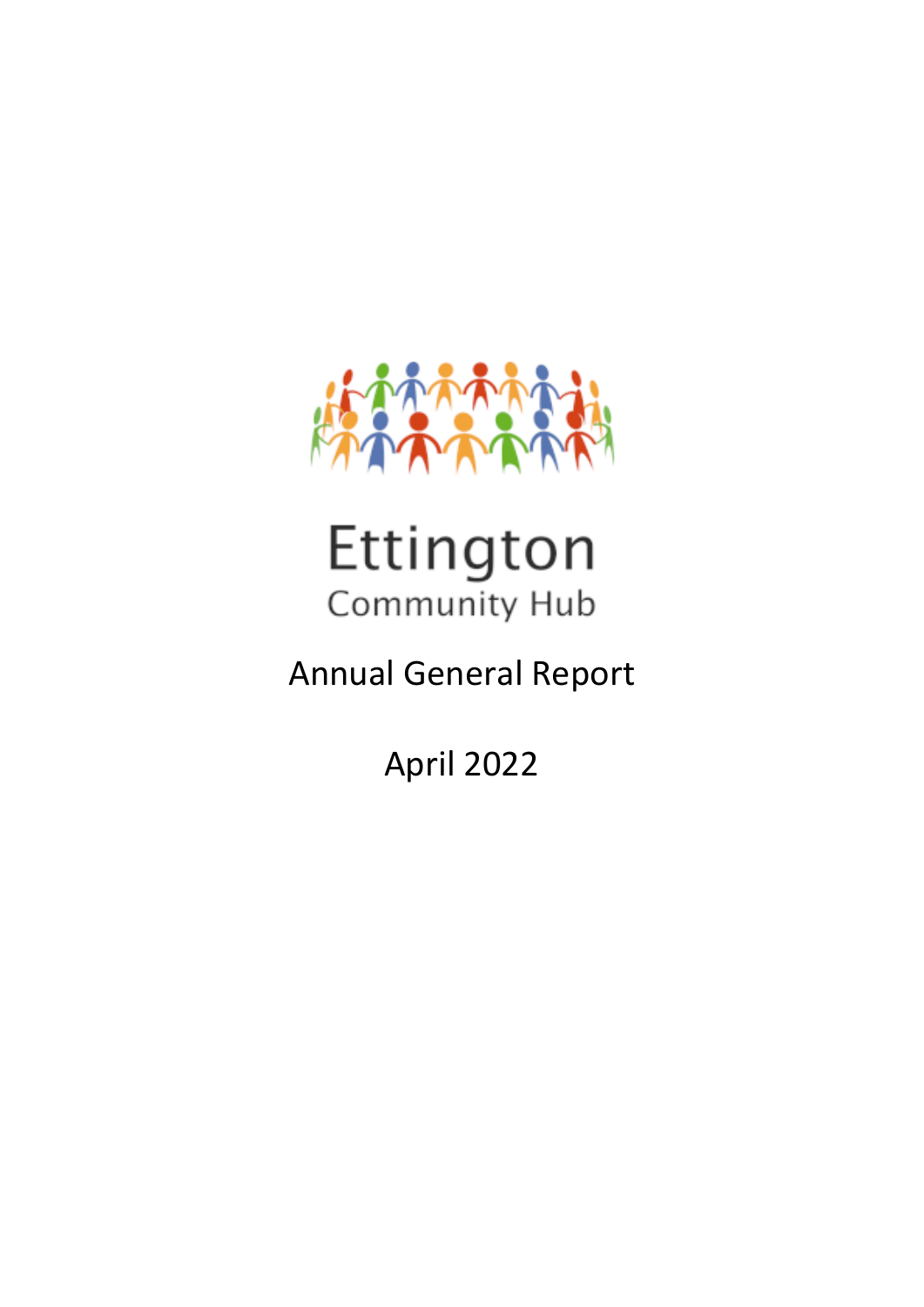## Introduction

Ettington Community Hub sprang into life, as a response to the Covid-19 Pandemic, on 29th March 2020. The initial aim of the hub was to support the elderly and vulnerable residents of Ettington and Fulready during the first lockdown. This support came from a team of volunteers, willing to support others on a practical and emotional level.

It became apparent quite quickly that the hub would be required beyond the first lockdown and would be an asset to the wider community beyond the Covid-19 Pandemic. Ettington Community Hub became an unincorporated small charitable association on 1st September 2020. The purposes of the charity are agreed as:

- 1. To link people living in the parish of Ettington and Fulready, who require support, with those who can provide it.
- 2. To support wellbeing in our community by strengthening and creating links between community and support groups who work with our community.
- 3. To be available to respond at a local level as and when required.
- 4. To offer opportunities for all in our community to live a healthy and valued life.

A Board of Trustees was agreed in July 2020, and a new board was elected at the AGM in April 2021. The 2021/2022 Board of Trustees include Rev'd Dr. Nikki Moon - Chair and Hub Manager Keith Harriss - Vice-Chair and Hub IT Support Officer Jonathan Allen - Treasurer Tara Lambert - Secretary Tiff Spittle - Safeguarding officer Claire Udell - Safeguarding officer

The following report highlights the activities of Ettington Community Hub and all its volunteers over the past year.

Gratitude must be given to all who have been involved in the success of the Hub, a huge 'thanks' to the Board of Trustees, to Colette Inman for her support as Hub Coordinator and to Cllr Rich Smith for his continued support collecting prescriptions and delivering them to residents.

The 2022 AGM will focus on the future of the Hub as Covid restrictions are fully lifted and the vast majority of the Hub's previous clients have been able to return to life as normal.

### Financial Report – Jonathan Allen

Please see attached Income and Expenditure Statement

Total income of £243 derived from donations down from £377 previously. No grants were received or applied for. Major items of expenditure are insurance unchanged at £140 and website maintenance of £135 (£73).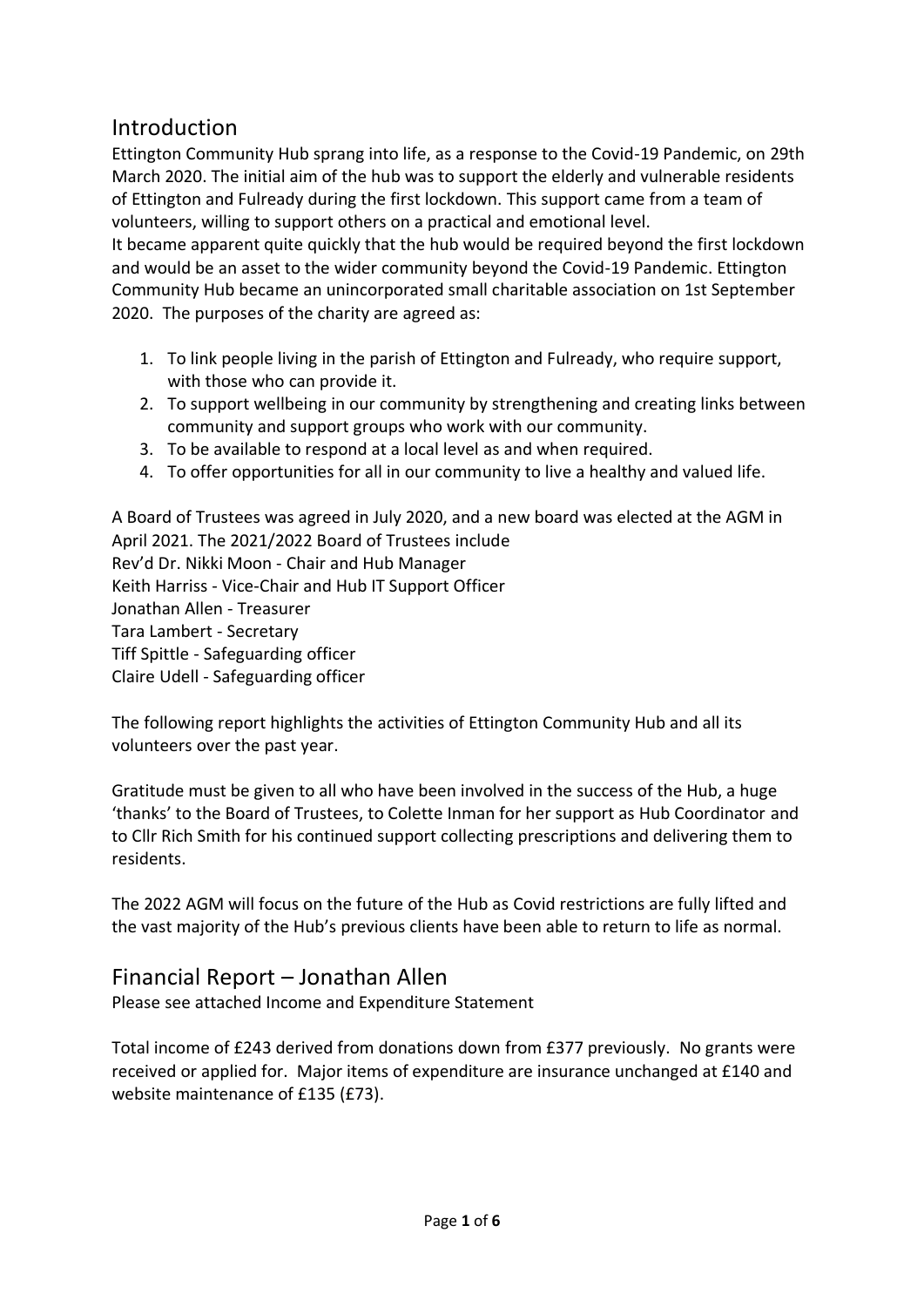The excess of income since inception of £380 is primarily held on behalf of the hub in the PCC's bank account (£362). We are extremely grateful to the PCC for providing this facility. Modest cash balances are held from occasional cash donations received.

Restricted funds represents the element of grants received where use was specified at application and the residual amount is available for advertising. All other funds are unrestricted.

## IT/GDPR Report - Keith Harriss

The IT role is to ensure that the Hub's IT system runs smoothly and safely protects all the data. When the Hub was set up Google Sheets was used to gather all the information about our clients and volunteers. However, this had its issues with keeping all the data private and only releasing data relating to each client on a need-to-know basis. The system we now use I designed and built is online so can be accessed through any device with access to the internet. It uses PHP script to communicate with a MYSQL server. This enables us to have full control over which data we release and to who.

The Hub has a website at ettingtonhub.org. This website can be accessed to register a need, order a prescription pickup or register as a volunteer. Other important information can also be found on the website including the Hub policy and procedures for Safeguarding, GDPR and our data protection and procedure.

Going forward, improvements can be made to keep the data even more secure by adding a 'timeout' facility which automatically logs out the user after a period of inactivity. Also, backing up of the data from the server and the system itself could be automated rather than manually done by myself.

## Safeguarding Report – Claire Udell and Tiff Spittle

The Safeguarding Officers Team, who are also Trustees of Ettington Community Hub, consists of Tiffany Spittle and Claire Udell.

Tiffany and Claire have, between them, attended all Trustee meetings to date, attended all training required and continue to meet with the other Trustees regularly.

Tiffany Spittle is one of two Safeguarding Officers for the Ettington Community Hub.

Claire Udell is the other Ettington Community Hub Safeguarding Officer. She is currently working as Executive Assistant to the Directors having recently accepted a promotion from her previous position as Business Manager and HR Business Partner. She has many years of experience working in varied roles including with vulnerable adults, young people and also as a prison officer. She currently oversees the needs of a team of over 90 employees as well as the two directors at her current employment at a large hospitality event venue in Warwickshire.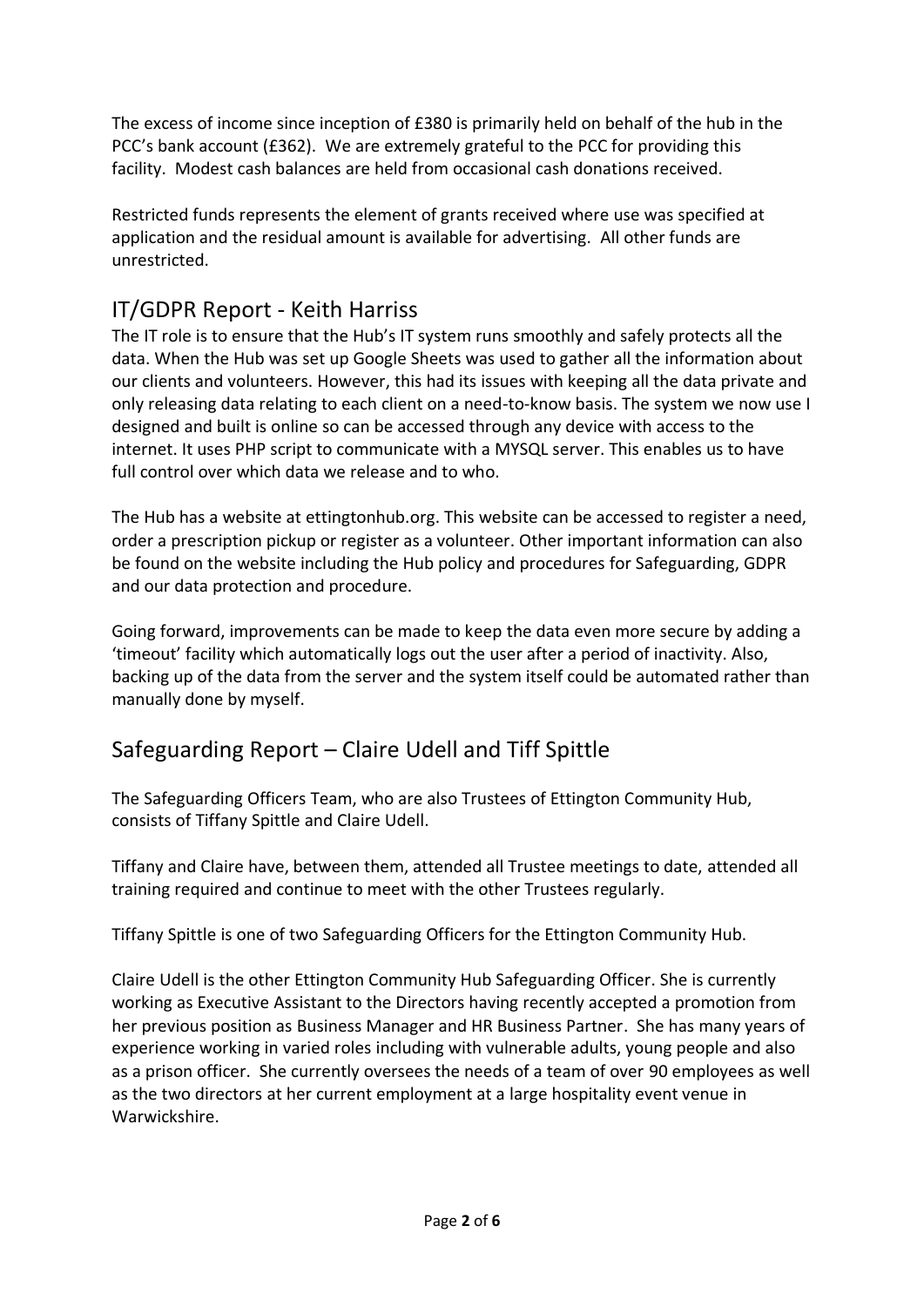As well as the Hub manager, the role of the Safeguarding Officers is to be the named persons within the Hub that volunteers could report any disclosures or protection concerns to. If required, the Safeguarding Officers will refer on any disclosures or protection concerns to the Local Authority in which the vulnerable person lives.

#### Importance of Safeguarding:

As a community hub, we want to ensure that the vulnerable adults in our community are protected. We want to ensure that we have clear procedures in place and a culture where ensuring our clients are safe is a key priority and taken seriously. We want to ensure we are a community service where people are able to speak out about any concerns they have and any concerns are dealt with in a professional manner, with no covering up or matters being brushed under the carpet.

#### Volunteers:

All volunteers are overseen by our Hub Manager, who has enhanced DBS clearance. A thirdparty DBS 'umbrella' organisation called Volunteer Friends processes all of Ettington Community Hub's enhanced DBS application forms at a cost of £12.00 per application. At the time of writing this report, 21 of our 23 active volunteers registered with the Hub have enhanced DBS clearance. It is essential that a Hub volunteer has an enhanced DBS before they can start working directly with Hub clients. This is now carried out prior to undertaking a voluntary role with Ettington Community Hub and does also include any new Trustees. Enhanced DBS checks will be renewed every three years.

2 of our 23 active volunteers registered with the Hub have not got an enhanced DBS. These volunteers are either currently inactive with the Hub or have chosen to volunteer their time by carrying out tasks that are not directly with Hub clients. For example, leaflet drops, etc. There are 7 other volunteers who are currently registered on the system but are not active volunteers.

Two professional/character references are also requested when an individual first expresses and interest in joining Ettington Community Hub. One of the Safeguarding Officers facilitates this. Currently, all Hub volunteers have two satisfactory references on file.

#### Training:

All Hub volunteers have been strongly encouraged to attend General Safeguarding Training provided free of charge online by Warwickshire Community and Volunteer Association (CAVA). At the time of writing this report, five volunteers have attended training and have provided their certificates. It is acknowledged that a number of other volunteers have also attended Safeguarding training and are awaiting their certificates.

In addition, it has been agreed that all Trustees are required to attend the Safeguarding for Trustees online training, also provided by Warwickshire CAVA.

#### Disclosures:

Any disclosures made are dealt with and referred on where required. The safeguarding team are made aware of any disclosures made.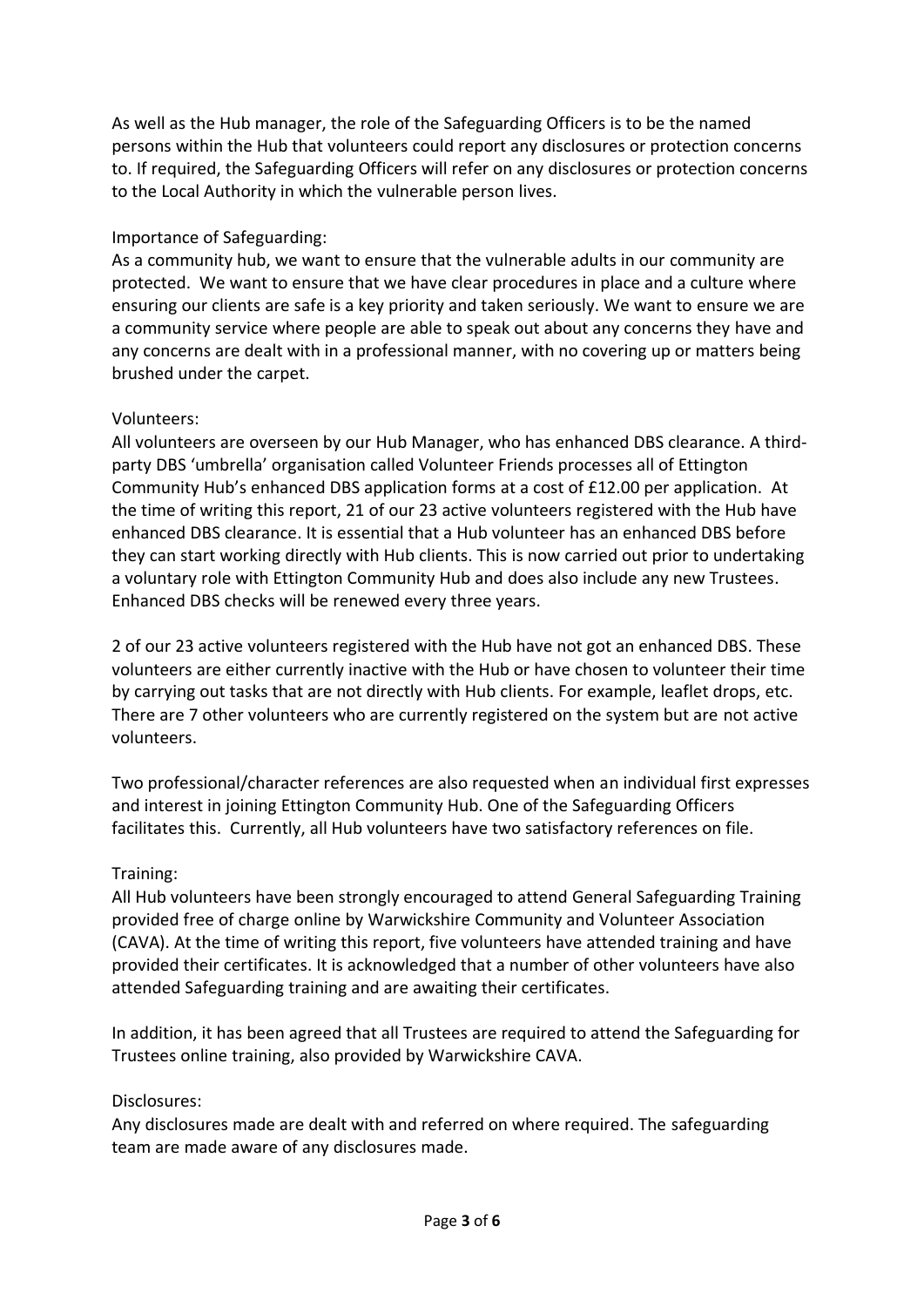#### Safeguarding Policies:

The Safeguarding team, together with the other Trustees, adopted Ettington Community Hub's Safeguarding Policy on 19 November 2020. This policy will be reviewed by the Safeguarding team and the other Trustees on 18 November 2021.

Current policies can be viewed on our Hub website [\(www.ettingtonhub.org\)](http://www.ettingtonhub.org/).

#### Conclusion:

Safeguarding is everyone's responsibility. Acting on your concerns or seeking advice is rarely a bad idea. People often question 'What if I'm wrong' but we have to also ask ourselves 'what if I'm right'. We can't assume that someone else has seen what we may have seen or will pass on concerns.

I am always willing to be asked for advice around any concerns or 'niggles' people have and chat things through.

## Manager's Report - Nikki Moon

The Hub Manager's role is primarily to oversee the work of the Hub volunteers and keep in contact with all Hub clients to ensure needs are being met and any issues are resolved well. However the role has, for the past two year, also included managing email and administration, writing the Hub newsletter, making referrals to external agencies when required and keeping up to date with the latest Covid-19 restrictions and communications by attending regular online meetings with Warwickshire County Council (WCC)l and Public Health England (PHE).

After two years managing the Hub from set up I will now be stepping aside due to a change in circumstance which means I will no longer be resident in the Parish of Ettington and Fulready from June 2022. I hope the Hub can find a new manager who will have the time and energy to evolve the Hub in the coming months.

The Hub has achieved much since it came into existence in March 2020 and has supported a significant number of individuals and households throughout the Covid pandemic. Alongside prescriptions and shopping being delivered and invaluable phone calls to check on residents the Hub community has been on hand for one off support such as emergency transport to medical appointments, support with IT and other issues. The Hub has also acted as an intermediary or bridge between residents and external agencies, ensuring the right support is accessible, It has acted as a voice for those struggling to voice their needs, ensuring GP's and wellbeing teams are aware of individuals requiring their support. Referrals to Fosse and Stratford Foodbanks have also been made.

During the latter half of 2021 the Hub was key in ensuring local residents were able to access Lateral Flow Tests, this was especially important over the Christmas and New year period when it was very difficult to order LFT's online or from local pharmacies yet the Hub was able to maintain and in fact increase supply for local residents.

However, in the past 4-6 months the Hub has seen a rapid decline in the number of people requiring assistance. In fact we have not been required to collect any prescriptions since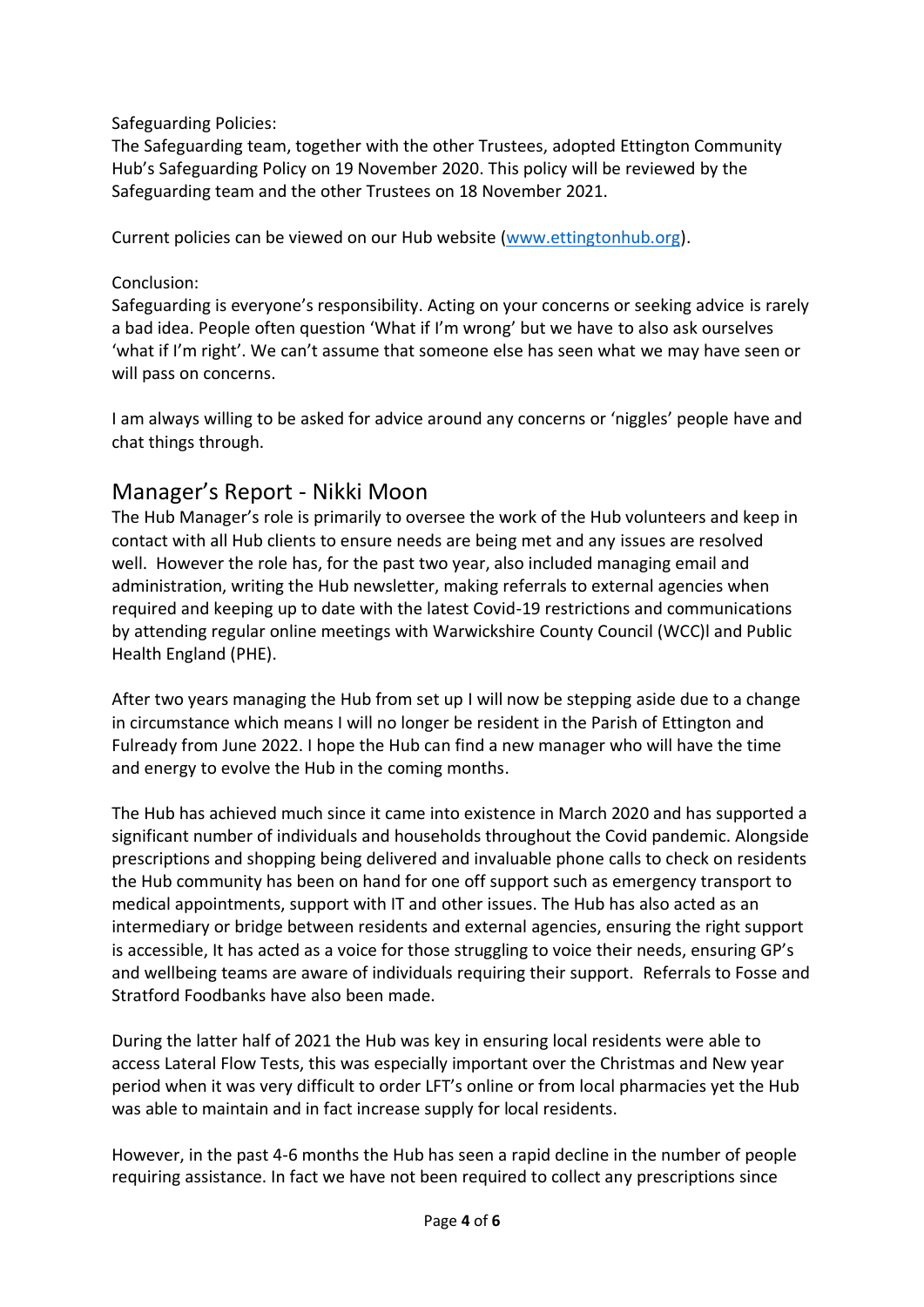December 2021 and only one client is receiving Hub support at the present time. This shows that the majority of the clients served by the Hub throughout the pandemic are now able to return to some form of normal life which is a positive step forward. It does however raise important questions about the future of the Hub in the coming months.

| Amount |
|--------|
| 30     |
|        |
| 23     |
| 218    |
| 150    |
| 60     |
| 300    |
| 4      |
| 3      |
|        |

#### Hub data as of 20th April 2022